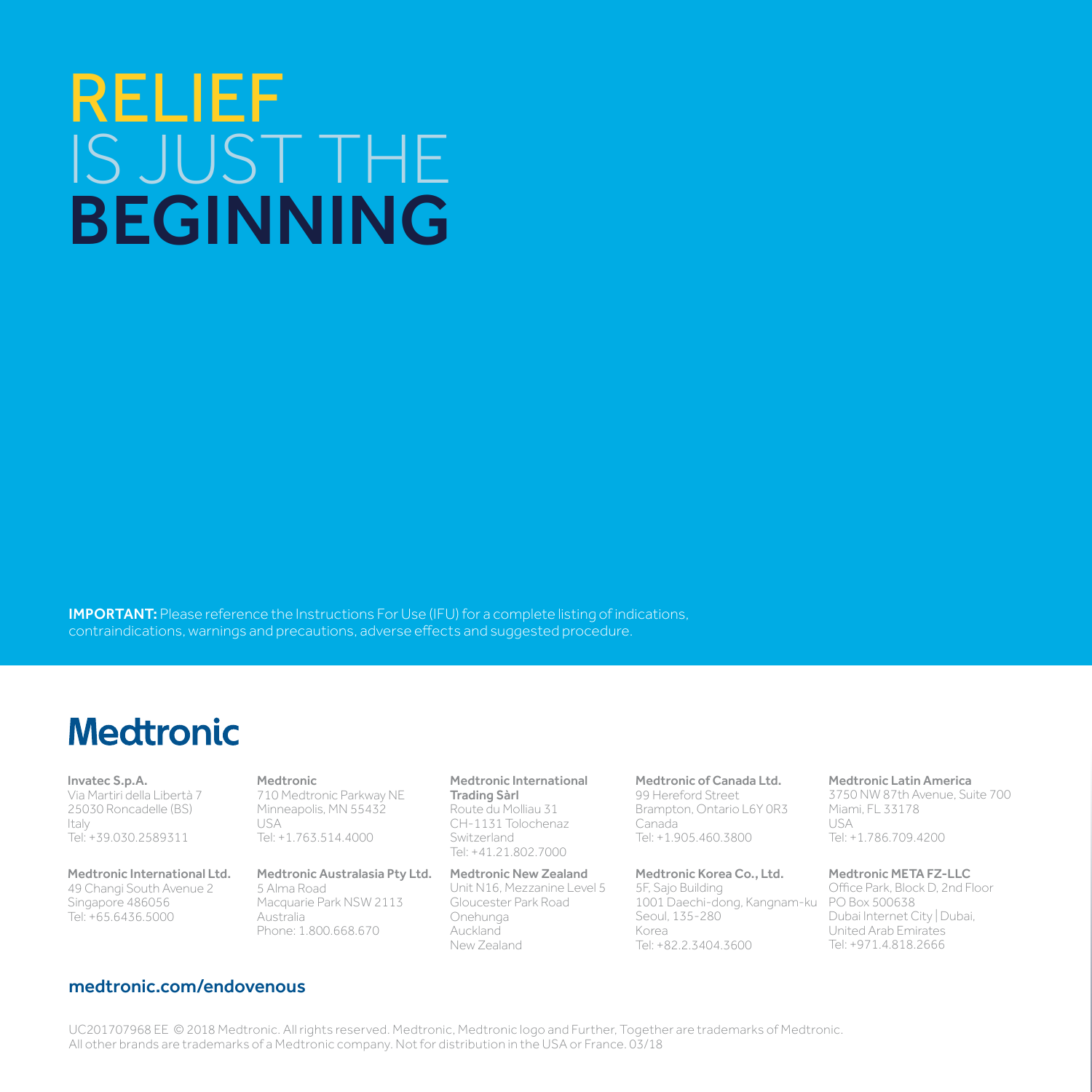## **FIND RELIEF** FROM VARICOSE VEINS



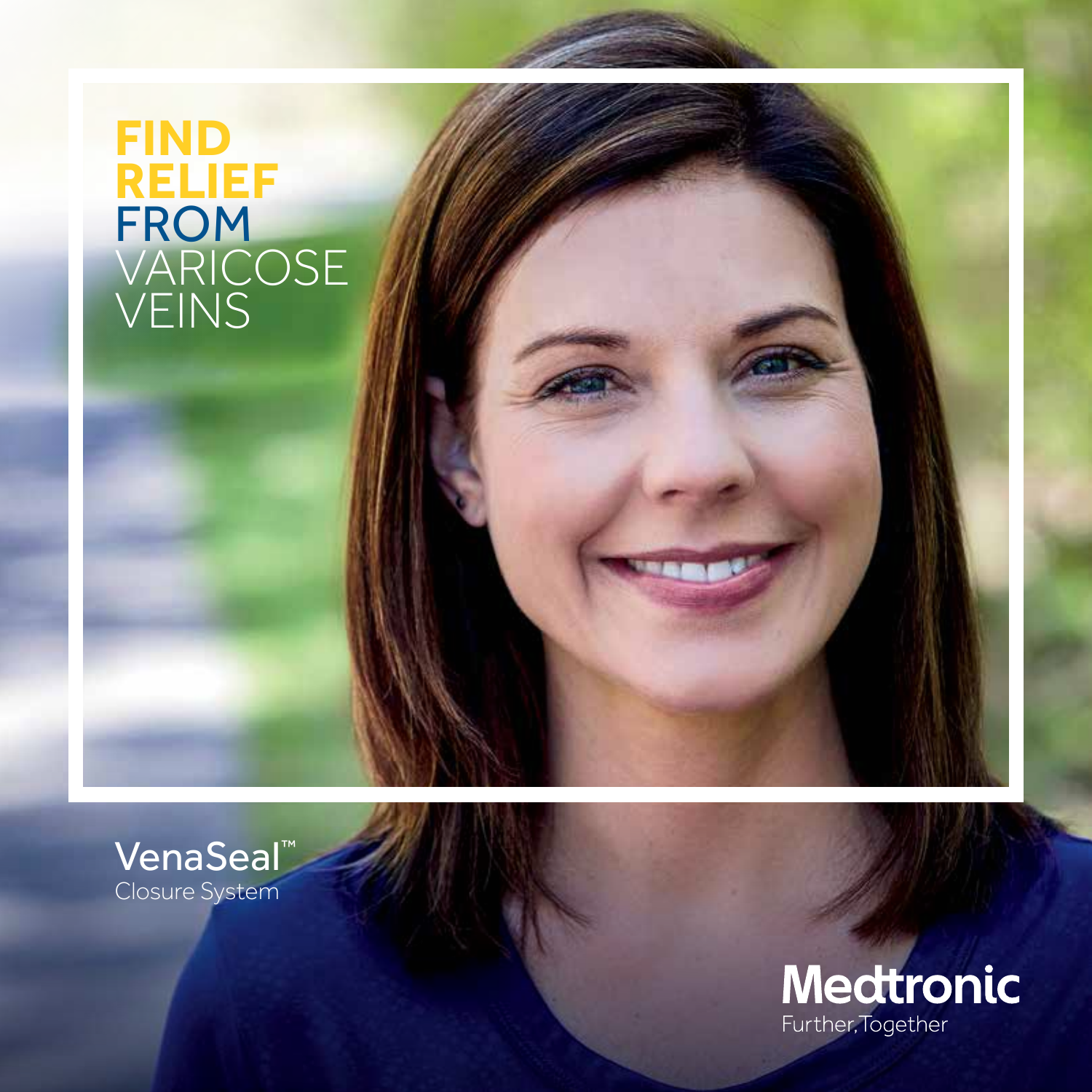# UNDERSTAND

Varicose veins may be a sign of something more severe– **venous reflux disease.**



NORMAL VEIN Valves ensure blood flows in one direction



DISEASED VEIN Valves that cannot close allow blood to drain and pool

Healthy leg veins have valves that keep blood flowing to the heart. Venous reflux disease develops when the valves stop working properly and allow blood to flow backward (i.e., reflux) and pool in the lower leg veins.

If venous reflux disease is left untreated, symptoms can worsen over time. Your doctor can help you understand if you have this condition.

Superficial venous reflux disease may cause the following **signs and symptoms**  in your  $\text{legs}^1$ 

**Varicose veins Aching Swelling Cramping Heaviness or tiredness Itching Restlessness Open skin sores**

<sup>1</sup> Criqui, M. H., Denenberg, J. O., Langer, R. D., Kaplan, R. M., & Fronek, A. (2013). Epidemiology of Chronic Peripheral Venous Disease. In J. J. Bergan & N. Bunke-Paquette (Eds.), The Vein Book (pp. 27-36). New York, NY: Oxford University Press.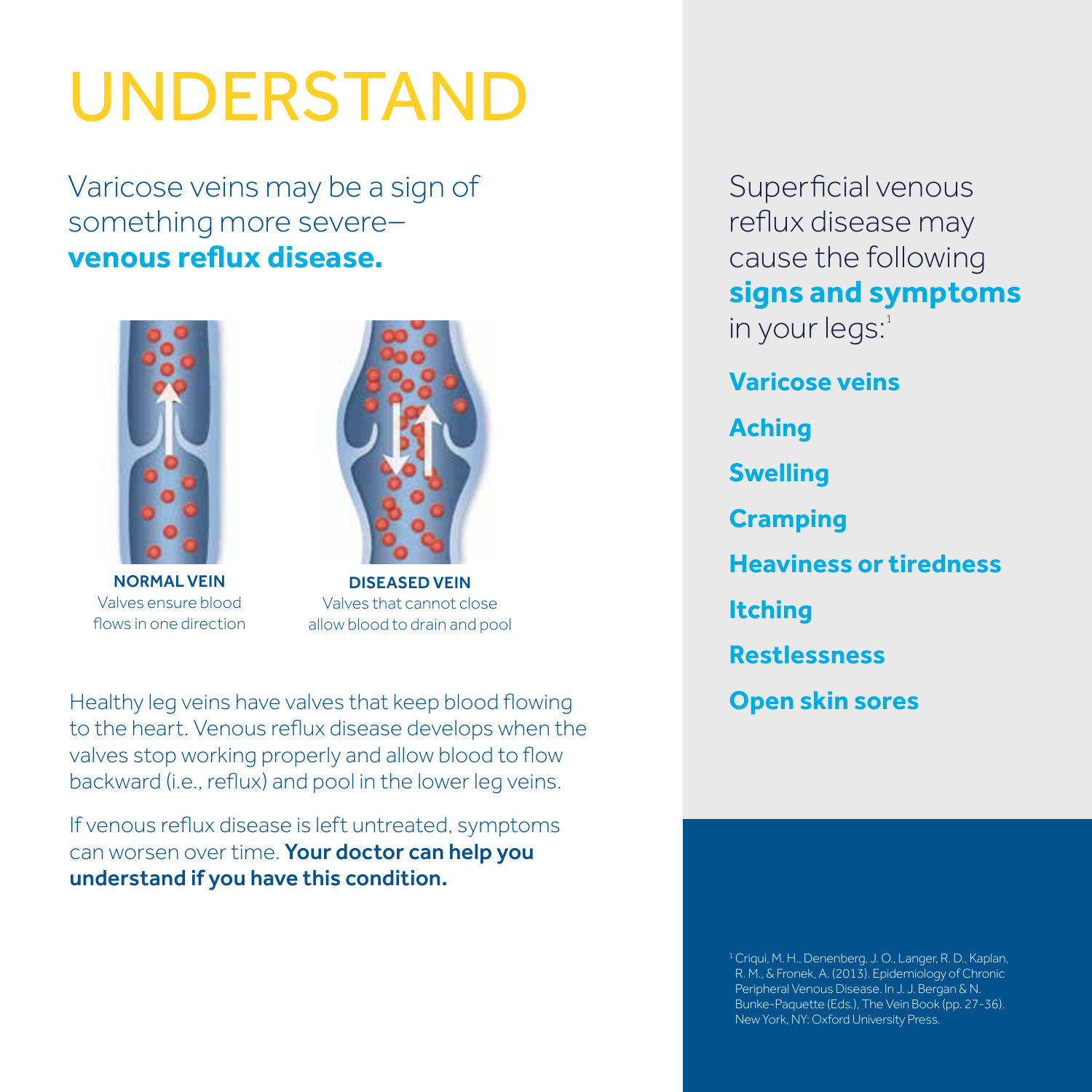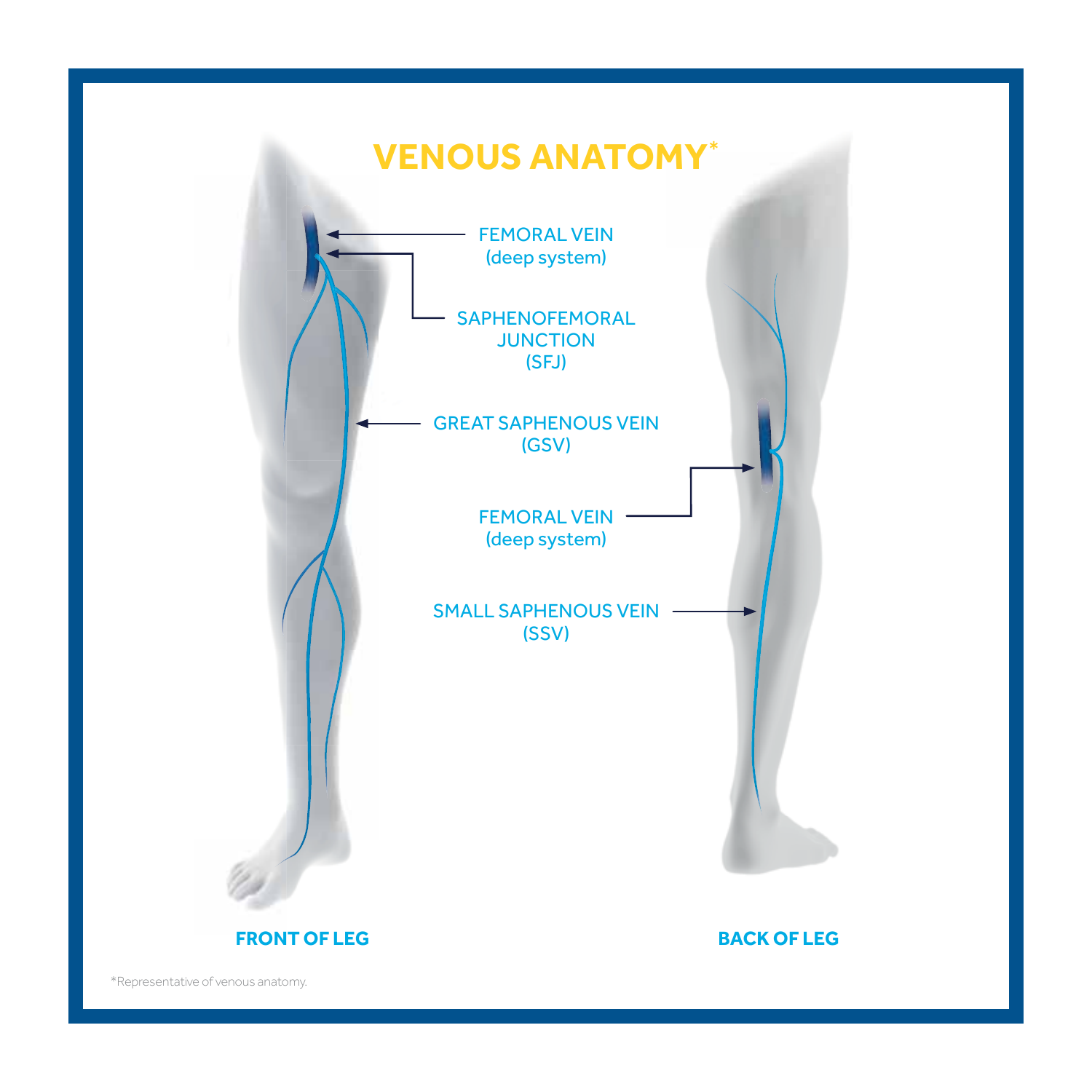# TREAT

Superficial venous reflux disease treatment aims to reduce or stop the backward flow of blood. The following may be prescribed to treat your superficial venous reflux disease. Your doctor can help you decide which treatment is best for you:

- Compression stockings
- Removing diseased vein
- Closing diseased vein (through thermal or non-thermal treatment)

### VenaSeal<sup>™</sup> Closure System

One non-thermal treatment option is the VenaSeal™ Closure System, which improves blood flow and relieves symptoms by sealing-or closing-the diseased vein. The system delivers a small amount of a specially formulated medical adhesive to the diseased vein. The adhesive permanently seals the vein and blood is rerouted through nearby healthy veins.

veneseal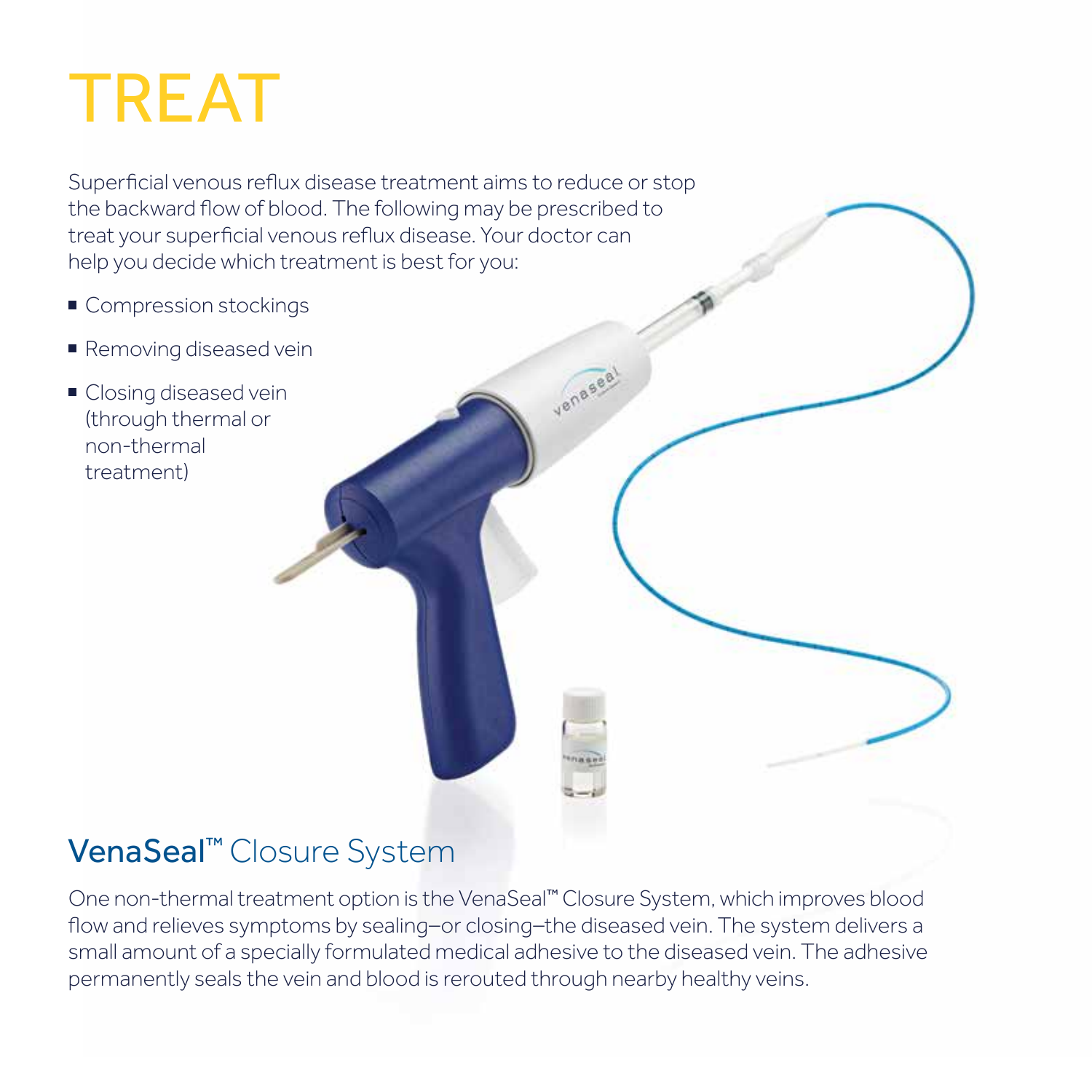## DEMONSTRATED OUTCOMES

The VenaSeal™ closure system is a safe and effective treatment, providing significant improvements in quality of life.<sup>1,2,3</sup>

In a US study', the VenaSeal™ system and thermal radiofrequency ablation treatments had similar clinical results at 3 years; 94.4% closure for the VenaSeal™ system and 91.9% for thermal energy.

#### *Side effects were minor and infrequent.*

- $\blacksquare$  The most common side effect was phlebitis (i.e., inflammation of a vein), and it typically occurred within the first 30 days after the procedure. Phlebitis is a commonly reported side effect in all vein treatments. Phlebitis occurred more frequently in VenaSeal™ systemtreated subjects than in RFA-treated subjects, though the difference was not statistically significant.
- **Please see the Potential risks section for more information.**

## REDUCES DISCOMFORT AND RECOVERY TIME

| <b>THERMAL ENERGY:</b><br><b>THE TRADITIONAL</b><br><b>TREATMENT OPTION</b> | <b>VENASEAL™ CLOSURE SYSTEM:</b><br><b>AN INNOVATIVE</b><br><b>TREATMENT OPTION</b> | <b>BEFORE</b><br>VenaSeal <sup>™</sup><br>procedure |
|-----------------------------------------------------------------------------|-------------------------------------------------------------------------------------|-----------------------------------------------------|
| Heat closes the vein                                                        | Adhesive seals the vein                                                             |                                                     |
| Multiple needle sticks<br>of numbing medicine                               | Only one needle stick of<br>numbing medicine                                        |                                                     |
| Compression stockings<br>required after the procedure                       | No compression stockings<br>after the procedure*                                    |                                                     |

In comparison, patients treated with the VenaSeal™ system experience less pain and bruising.<sup>1</sup>

Photos courtesy of Dr. Kathleen Gibson. Individual results may vary.

3 MONTHS AFTER VenaSeal™ procedure

<sup>&</sup>lt;sup>1</sup> The VeClose study, Medtronic Inc. Data on file.

<sup>&</sup>lt;sup>2</sup> Proebstle TM. The European Multicenter Study on Cyanoacrylate Embolization of Refluxing Great Saphenous Veins without Tumescent Anesthesia and without<br>Compression Therapy. Results presented at: Charing Cross; 2016; Lon

<sup>3</sup>   Almeida JI et al. Thirty-sixth-month follow-up of first-in-human use of cyanoacrylate adhesive for treatment of saphenous vein incompetence. *Journal of Vascular Surgery: Venous and Lymphatic Disorders*. Published Online: 2 June 2017.

<sup>\*</sup>Some patients may benefit from the use of compression stockings post-procedure.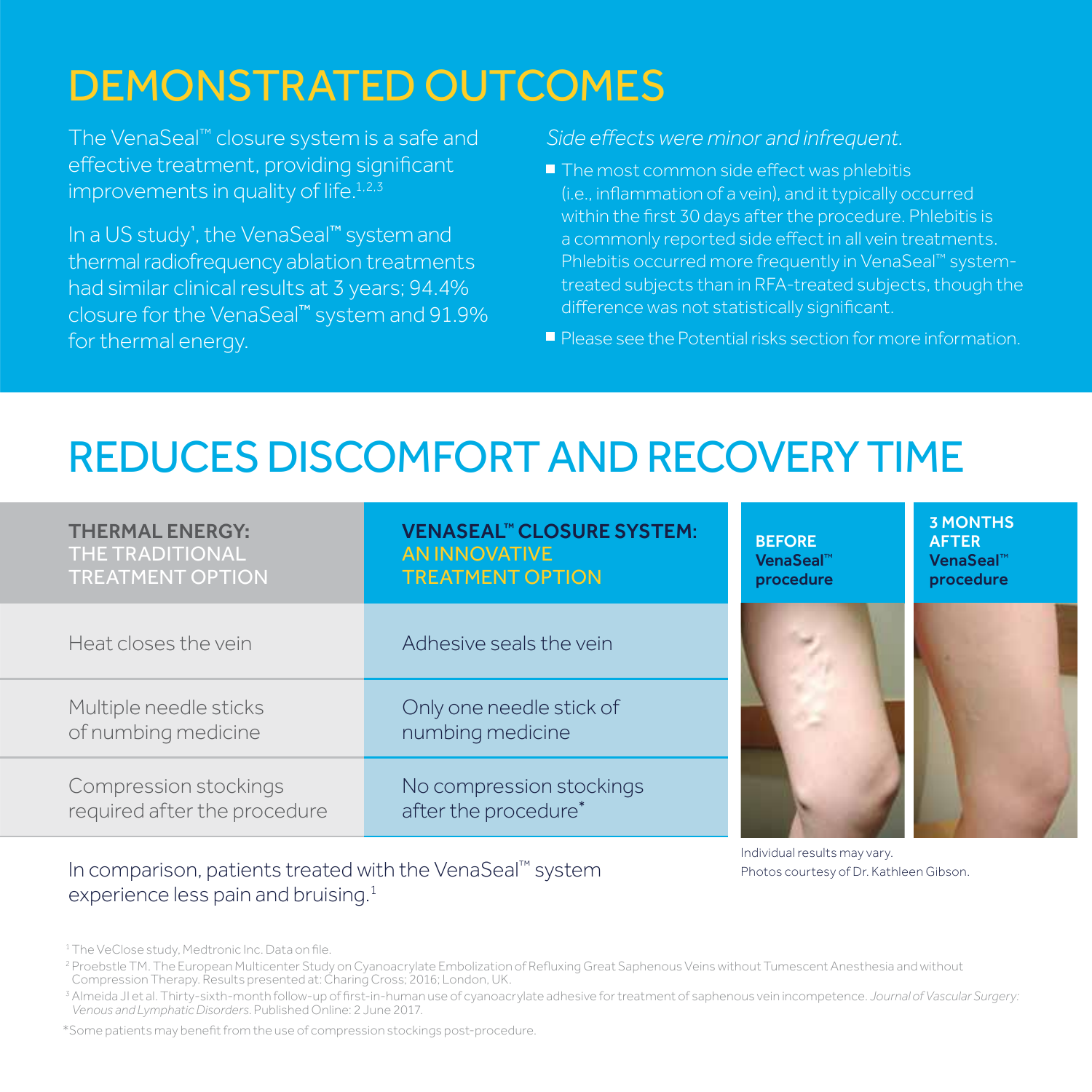# FA<sub>(</sub>

#### What can I expect of the VenaSeal™ procedure?

#### **Before the Procedure:**

You will have an ultrasound imaging exam of the leg that is to be treated. This exam is important for assessing the diseased superficial vein and planning the procedure.

#### **During the Procedure:**

Your doctor can discuss the procedure with you. A brief summary of what to expect is below:

- You may feel some minor pain or stinging with a needle stick to numb the site where the doctor will access your vein.
- Once the area is numb, your doctor will insert the catheter (i.e., a small hollow tube) into your leg. You may feel some pressure from the placement of the catheter.
- The catheter will be placed in specific areas along the diseased vein to deliver small amounts of the medical adhesive. You may feel some mild sensation of pulling. Ultrasound will be used during the procedure to guide and position the catheter.
- After treatment, the catheter is removed and a small adhesive bandage placed over the puncture site.

#### **After the Procedure:**

- You will be taken to the recovery area to rest.
- Your doctor will recommend follow-up care as needed.

#### When will my symptoms improve?

Symptoms are caused by the diseased superficial vein. Thus, symptoms may improve as soon as the diseased vein is closed.

#### When can I return to normal activity?

The VenaSeal procedure is designed to reduce recovery time. Many patients return to normal activity immediately after the procedure. Your doctor can help you determine when you can return to normal activity.

#### Is the VenaSeal procedure painful?

Most patients feel little, if any, pain during the outpatient procedure.<sup>1</sup>

#### Is there bruising after the VenaSeal™ procedure?

Most patients report little-to-no bruising after the VenaSeal procedure.<sup>1</sup>

#### What happens to the VenaSeal™ adhesive?

Only a very small amount of VenaSeal™ adhesive is used to close the vein. Your body will naturally create scar tissue around the adhesive over time to keep the vessel permanently closed.

#### How does the VenaSeal™ procedure differ from thermal energy procedures?

The VenaSeal™ procedure uses an adhesive to close the superficial vein. Thermal energy procedures use heat to close the vein. The intense heat requires a large volume of numbing medicine, which is injected through many needle sticks. The injections may cause pain and bruising after the procedure.

#### Is the VenaSeal procedure covered by insurance?

As with any procedure, insurance coverage may vary. For more information, please contact your insurance provider.